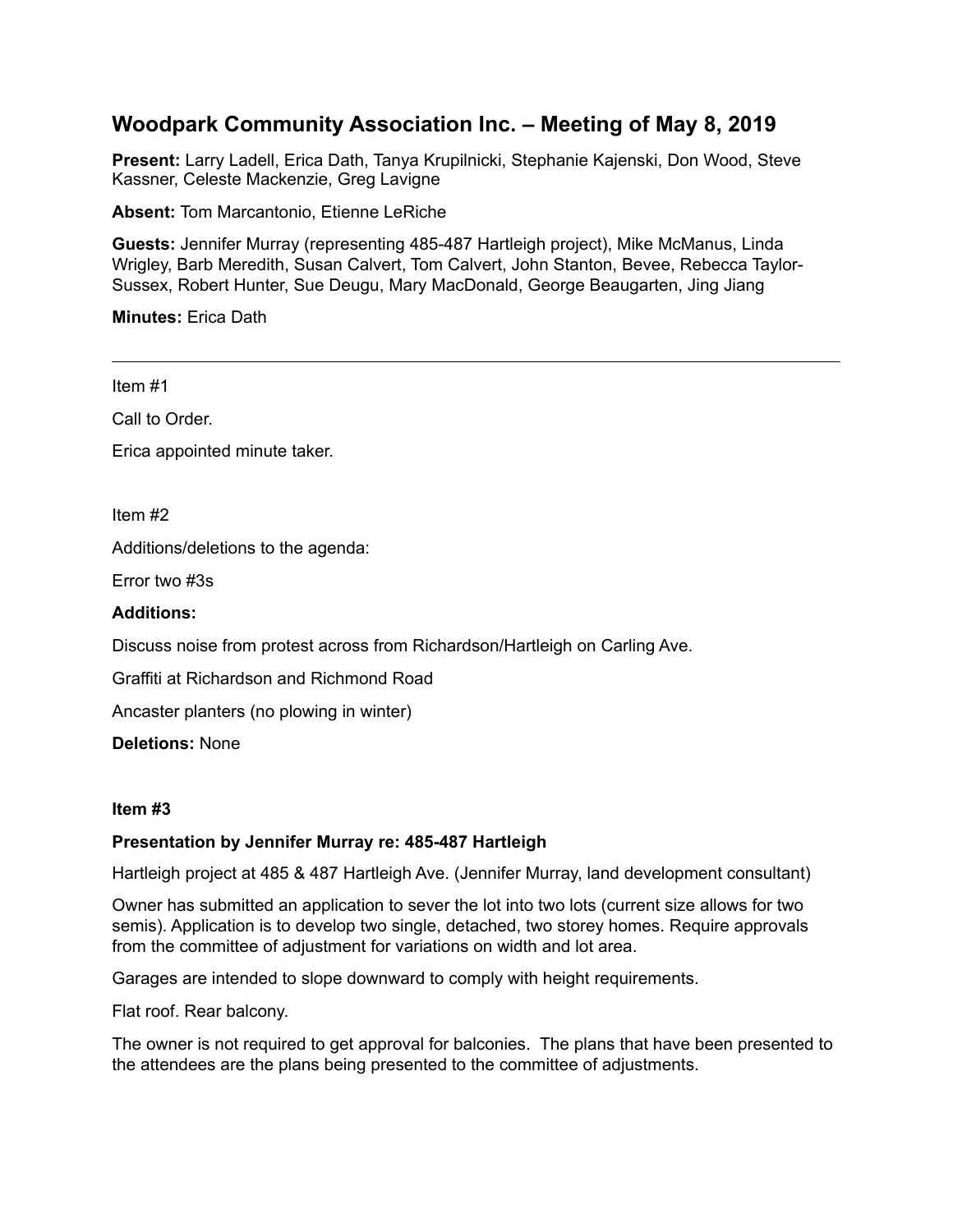Owner of 495 Hartleigh (Jing Jiang) identified that the proposed plans are drawn on a survey that encroaches on her property. Survey and renderings were done by Fairhall, Moffatt & Woodland. There is a dispute on the legal property lines. Issue with survey needs to be addressed with owner, not considered at application for committee of adjustments.

Biggest issue from neighbouring properties is balconies and privacy. Homes are two stories and neighbouring properties are mostly 1.5 stories. Is there any intention to construct fencing to provide privacy.

Owner has agreed to keep existing trees on property (one will be removed as it has already fallen).

Owner of 483 Hartleigh is concerned about second storey windows because those windows will have views directly into her home. Concerned as well with the water run off after project is completed.

Discussion took place post presentation from Ms. Murray, re what position does the community want to take on the variance application to be heard May 15.

Item #4

Approval of Minutes for April:

Erica to wait to Friday May 10 to make changes and will be considered finalized.

Item #5

Business Arising from minutes: Newsletter, AGM, Board Elections

Item #6 Treasurer's Report - 1535.54\$ (includes garden funding) BBQ 230.10\$ gross 68.70\$ net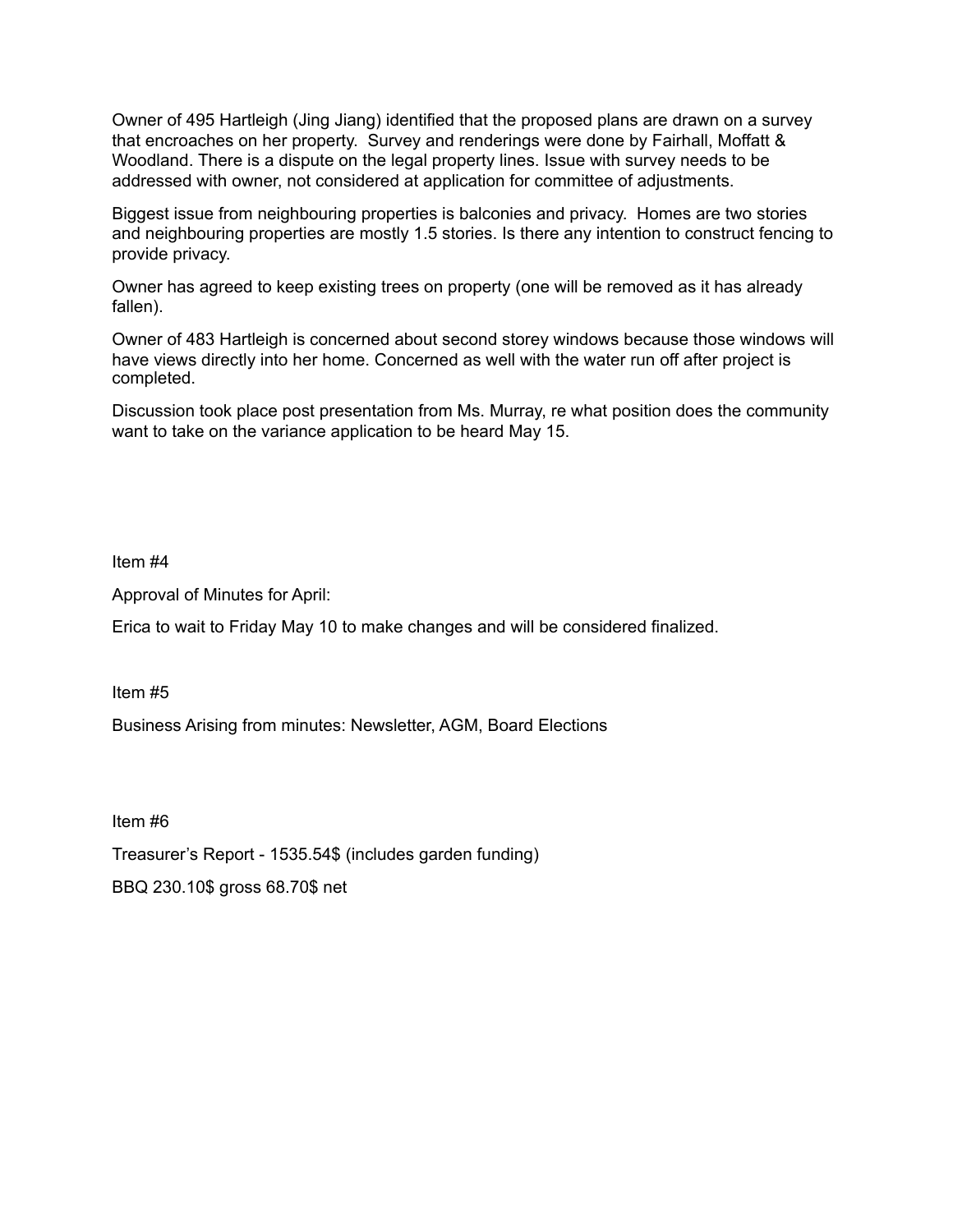# Item #7

Committee Reports:

| Zoning & Development         | Walsh/Woodland Development - a lot of emails. neighbours<br>upset, owner has provided revised plans              |
|------------------------------|------------------------------------------------------------------------------------------------------------------|
|                              | May 15 Committee of Adjustment - WCA will not take a<br>position at meeting re 485/487 Hartleigh                 |
|                              | 485 Ancaster development will host meeting as they are<br>changing their designs.                                |
| Transportation               | Walsh Street Traffic Problem - Owner Mathew Poirier sent<br>letter to Councillor re thru traffic on Walsh Street |
|                              | Ancaster is considered a dead end so city is not required to<br>plow in winter season.                           |
| <b>Hard Services</b>         | Lincoln Fields noise May 26-June 15 (overnight as a result of<br>drilling) related to LRT build.                 |
| <b>Community Security</b>    | Grafitti on Richardson Drive to be reported to city.                                                             |
| <b>Community Development</b> | Next FCA meeting                                                                                                 |
|                              | June 8 Garage Sale                                                                                               |
|                              | June 15 street mural painting - Tanya will send waiver to<br>Councillor's office                                 |
| Communications               | Reformed Presbyterian Church - opportunity for collaboration<br>with new pastor (more to come)                   |
| Environment                  |                                                                                                                  |
| <b>Food Sustainability</b>   |                                                                                                                  |
| <b>Community Garden</b>      |                                                                                                                  |
| Governance                   | Code of conduct                                                                                                  |
| <b>Park Enhancement</b>      | Report on Park Cleanup                                                                                           |